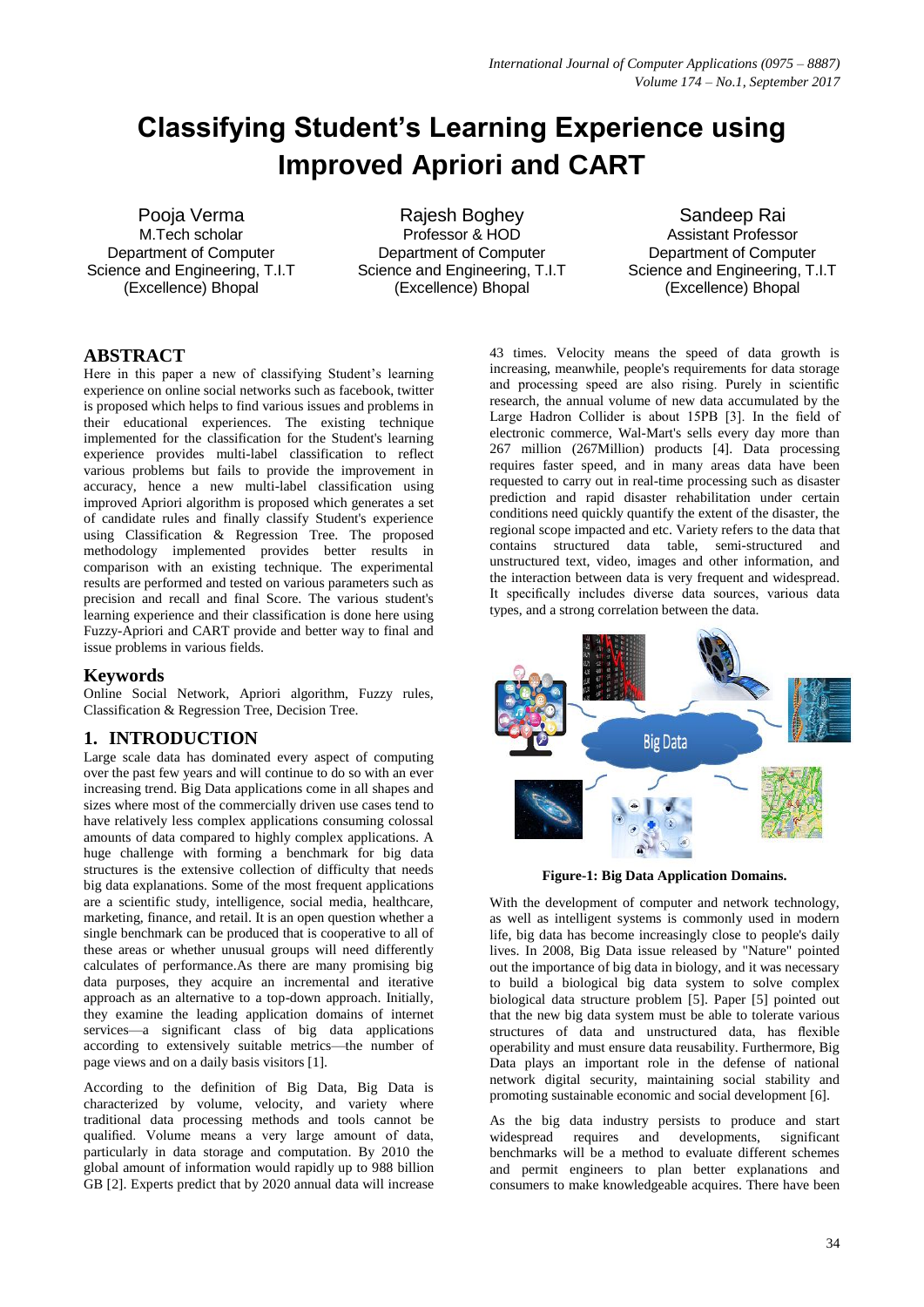a number of efforts at creating big data benchmarks [7-9]. None of them has increased extensive recognition and large procedure. It continues an indefinable objective to estimate an extensive range of projected big data solutions. The area of big data performance is in a condition where every learning and maintain utilizes a different method. Results from one publication to the subsequently are not equivalent and frequently not even intimately associated, as it was the case for OLTP some twenty years ago and for choice sustain abruptly subsequently. We distinguish the need for a measure to determine the performance of big data schemes. The report market research and deal publications reporting of the subject point outs that big data is quick distribution within the commercial IT communications, even for non-technology, conventional industry areas. This novel phase in the expansion of big data presents a chance to be familiar with considerable application domains as they appear, so as to describe appropriate and intention benchmarks.

We dispute that the area as an entire has not increased enough knowledge to authoritatively pronounce "the big data benchmark should be X." Big data keep on a novel and fast altering area. The intrinsic complication, variety, and extent of such schemes initiate extra challenges for essential a representative, convenient and scalable benchmark. On the other hand, by uniting earlier period knowledge from TPCmethod benchmarks and promising to approach from MapReduce uses they can as a minimum illuminate some key apprehensions and perceptions related to building usual big data benchmarks.Big data applications, but infrequently use again input data and this policy for data demanding applications do not effort in many cases. The modern computational situation has been and is developing essentially for accelerating of benchmarks i.e. LINPACK or SPEC. These benchmarks are comparatively scalable according to a number of CPUs. Big data applications are not scalable to the different and the existing computational situation is not essentially perfect for big data applications.Big data benchmarks are the establishment of those attempts [10]. On the other hand, the complication, variety, frequently altered workloads—so called workload mix [11] and quick development of big data systems inflict enormous challenges to big data benchmarking.

#### **Classification**

Classification is a data mining function that assigns items in a collection to target categories or classes. The goal of classification is to accurately predict the target class for each case in the data. For example, a classification model could be used to identify loan applicants as low, medium, or high credit risks.

#### **Apriori**

The Apriori Algorithm is an influential algorithm for mining frequent itemsets for boolean association rules. • Apriori uses a "bottom-up" approach, where frequent subsets are extended one item at a time (a step is known as candidate generation, and groups of candidates are tested against the data.

### **Fuzzy Rules**

A fuzzy rule is defined as a conditional statement in the form: IF x is A. THEN  $y$  is B. where x and  $y$  are linguistic variables; A and B are linguistic values determined by fuzzy sets on the universe of discourse X and Y, respectively.

#### **Online Social Networks**

A social networking service is an online service, platform, or site that focuses on facilitating the building of social

networks or social relations among people who, for example, share interests, activities, backgrounds, or real-life connections.

#### **Decision Tree**

A decision tree is a decision support tool that uses tree-like graph or model of decisions and their possible consequences, including chance event outcomes, resource costs, and utility. It is one way to display an algorithm.

## **2. LITERATURE SURVEY**

In the era of big data, it is a phenomenon often appears that useful information is being submerged in a large number of useless information [12]. The data quality of Big Data has two problems: how to manage large-scale data and how to wash it. During the cleaning process, if the cleaning granularity is too small, it is easy to filter out the useful information; if the cleaning granularity is too common, it can't achieve the real cleaning effect. So between the quantity and quality, it requires careful consideration and weighed which is more evident in the real-time big data system. On the one hand, it requires the system to synchronize data in a very short time; on the other hand, it also requires the system to make a quick response to data in real time. The performance requirements of the speed of data transmission and data analysis are increasing. Moreover, the data may be filtered at a time node may become critical post processing data. Therefore, how to grasp the correlation between data and accurately determine the usefulness and effectiveness of data becomes a serious challenge.

Leimeister et al. [14] argue that the actors in the Cloud form a business value network moderately than a conventional business significance series. We identify the following actors in a Cloud-centric business value network (Figure 1): IT Vendors develop infrastructure software and operate infrastructure services; Service Providers develop and operate services; Service Aggregators offer new services by combining preexisting services; Service Platform Providers offer an environment for developing Cloud applications; Consulting supports customers with selecting and implementing Cloud services; Customers are the end-users of Cloud services.



 **Figure-2: Cloud Actors and their Value Network**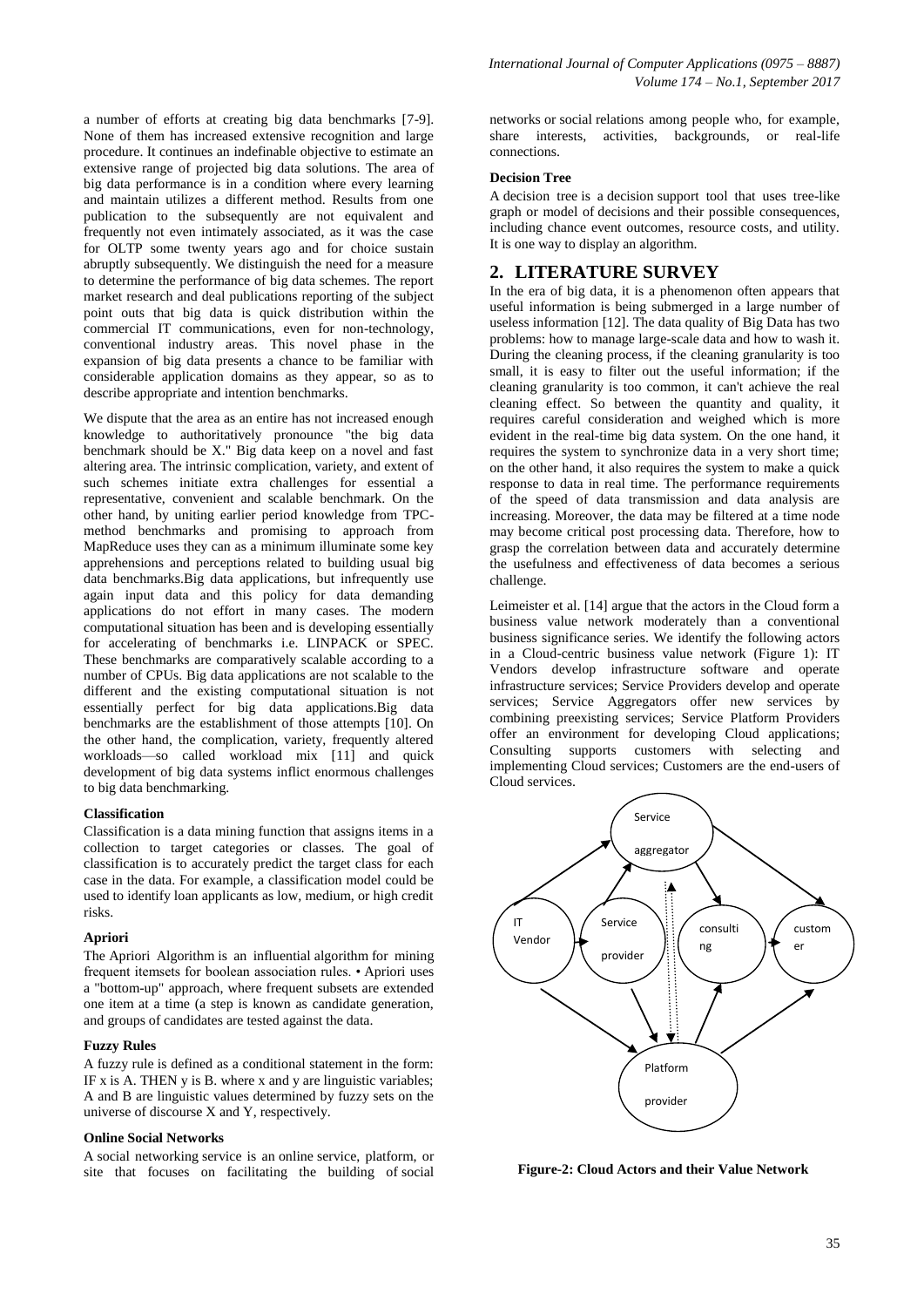As that exploits the expression Infrastructure Provider for what they call IT Vendor. We deviate from to stress the fact that vendors that offer software that enables Cloud services should also be considered part of this actor group. They also use the expression Customer where others might utilize the term, Consumer. We decided to adhere to [14] in this case because service aggregators and service platform providers are consumers just as customers.

Big-Bench [13] is the modern attempt in the direction of planning big data benchmarks. BigBench focuses on big data offline analytics, thus accepting TPC-DS as the origin and adding up a top novel data types like semi un-structured data, as well as non-relational workloads. Even though BigBench has an entire exposure of data types, its object under test is DBMS and Map Reduce methods that declare to give big data explanations, guiding to limited exposure of software stacks. In addition at this time, it is not open-source for simple procedure and acceptance.

Chen et al. [15] found that application outlines from largerscale Map Reduce Clusters organized in Facebook and Cloudera did not fit well-know statistical distributions. In this case, only real information can return the real system performances and workload features and hence the real world data is desired in big data benchmarks. On the other hand, to acquire real world information is a huge challenge because of two main explanations these are as follows: (1) the owner of real world data would not like to distribute their big data for dealing privacy and user privacies; and (2) although the real world data is offered on the internet it is undesirable for researchers to download terabyte-level data under the circumstance of existing internet traffic. Consequently, they present real-world data with two workloads under the authorization of our associate. These two workloads are stood and hot region, both of which are distinctive programs in our internal project associated to route data processing in the real world.

Aashish et al. analyze redundancy in the SPEC CPU2006 benchmark suite using micro-architecture metrics. They illustrate suggestion on a comparison of the benchmarks and reach your destination at significant subsets, and these subsets are representative of an extensive variety of applications areas without having many benchmarks with comparable features. The research consequence could clearly reduce execution time for system architecture researches [16]. Consequently, they concern the similar techniques to accomplish correspondence analysis in characteristic workloads in research domains in that order by micro-architecture level metrics. Alternatively, for a given scheme each workload in SPEC CPU2006 was performed as single process in a particular physical machine. Meanwhile, in our researchs, each MapReduce based workload was administration as a multiple process program in a spread computing atmosphere which consists of nine physical machines.

In this paper [1], they present a complete conversation of the BigBench measurement together with the database and the workload. In the development of extending BigBench they have acquired view from leading industry skilled about the significance in addition to entirety of the workload. After a methodological conversation of the benchmark and a conversation of illustration runs on two different "small" and "large" stages, they give a précis of the response in addition to designs for expectations expansions to the benchmark. They distinguish that Big Data is a difficult in addition to developing space. Big Bench characterizes only the initial step towards as long as a systematic method of benchmarking

big data schemes. They anticipate that big data benchmarking will require being an agile movement for the near-term expectations, with the purpose of both maintain pace with changing scientific movements and the developing application conditions in this area.

# **3. PROPOSED METHODOLOGY**

Here the proposed methodology is based on the combinatorial method of rules generation (fuzzy-Apriori) and classification (CART). The proposed methodology works in the following phases:

- 1 Training & Testing data
- 2 Apply fuzzy-Apriori algorithm on Input data
- 3 Then apply CART Algorithm to classification

## **Flow chart**

Here flow chart of proposed methodology is based on the hybrid fuzzy-Apriori and CART classifier. Fuzzy-Apriori applies on the data and generates the frequent item sets and rules on the basis of support and confidence. CART classifier applies on frequent item sets and generates classification tree. Components of the flow chart are explained below:

**Feature extraction based on attributes:** Here we select a dataset from media database and calculate attributes by using features extraction method. Feature extraction method arranges the data sets in Attribute relation file format.

**Apply Fuzzy-Apriori:** Then we applying Apriori algorithm and generate rules from given dataset. After generating rules then we apply Apriori-fuzzy method on an over Apriori, because we are trying to generate minimum rules from given dataset before overall generating rules and frequent item set.

**Apply cart classifier:** After generating rules and frequent item set, then applying CART classifier technique to classify student opinion from generating item sets and finally generate a decision tree from given item set of the dataset.



 **Figure 3. Flow Chart of the proposed Methodology**

In this figure above proposed methodologies, here we select the dataset and calculate attributes by using features extraction method. Then we applying Apriori algorithm and generate rules from given dataset. After generating rules then we apply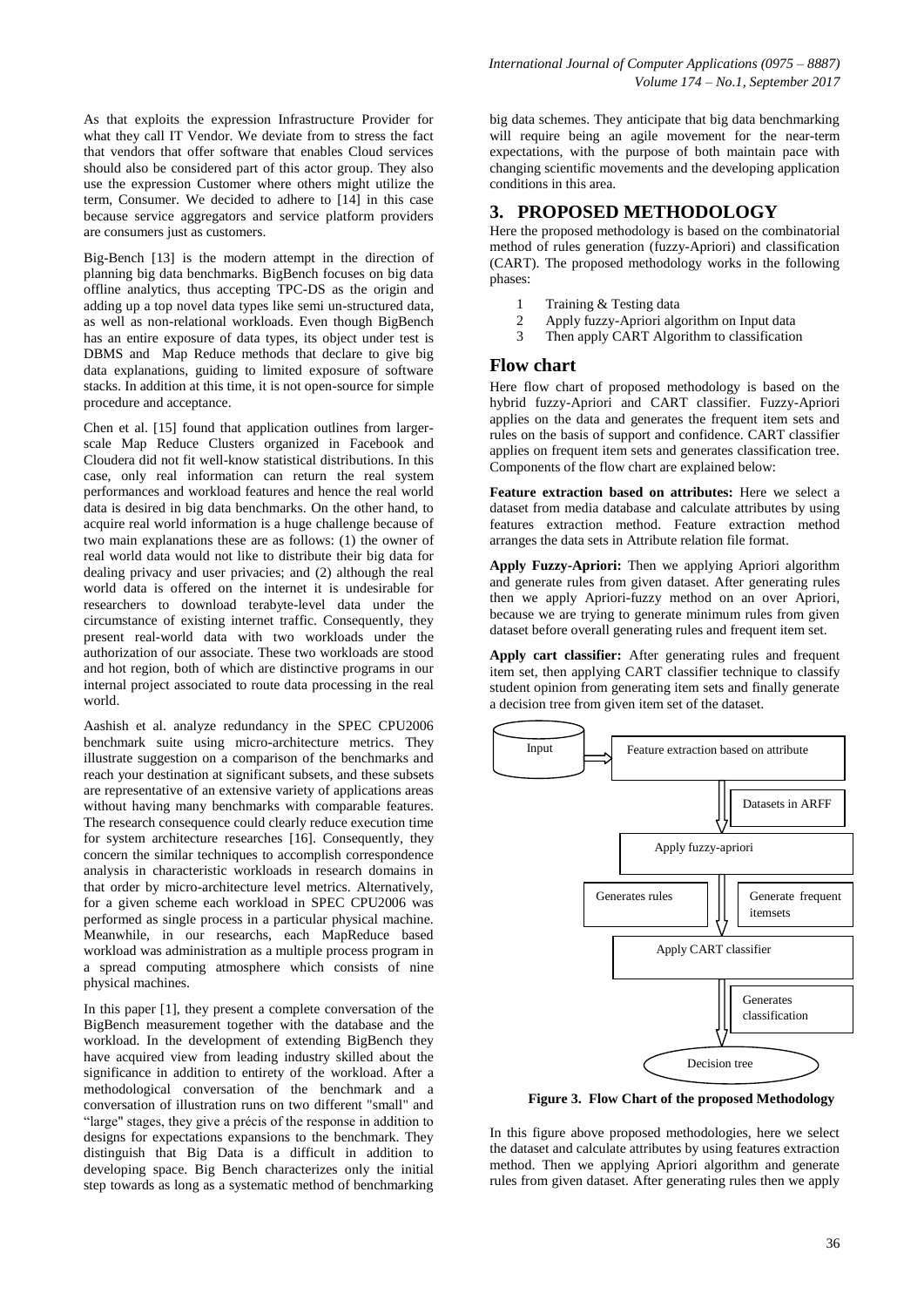*International Journal of Computer Applications (0975 – 8887) Volume 174 – No.1, September 2017*

Apriori-fuzzy method on an over Apriori, because we are trying to generate minimum rules from given dataset before overall generating rules and frequent item set. After generating rules and frequent item set, then applying CART classifier technique to classify student opinion from generating item sets and finally generate a decision tree from given item set of the dataset.

# **4. HYBRID (FUZZY-APRIORI & CART) ALGORITHM**

The proposed algorithm is based on the combinatorial method of rules generation (fuzzy-Apriori) and classification (CART). Fuzzy-Apriori generates rules and frequent item sets. CART algorithm is applied on frequent item sets then generates the tree. The proposed algorithm works in the following phases:

- 1 Take an input dataset
- 2 Input Support & Confidence for the Apriori to generate Candidate Sets and rules.
- 3 For  $(k=1; L_k \neq \emptyset; k++)$  do begin
- 4  $C_k$ =candidate generated from  $L_k$ ;
- 5 For each transaction t in database do
- 6 Increment the count of all candidates in  $\mathcal{C}_k$  that are contained in t
- 7  $L_k$ =candidate in  $C_k$  with min\_support
- 8 End
- 9 Return  $U_k L_k$ ;
- 10 Traverse with each of the candidate sets and rules generated from Apriori.
- 11 For each itemset Lk in Apriori.
- 12 If it is frequent (based on Count[Lk]) over the whole dataset
- 13 Output  $(L_k)$
- 14 Remove it
- 15 For each remaining itemsets  $L_k$
- 16 Identify constituent singletons itemsets which are non-selected.
- $17 \quad S1, S2, \ldots \ldots \, Sm$
- 18 Compute  $X1 = Min(Sup(S1), Sup(S2))$
- 19 Compute  $X2 = Max(Sup(S1), Sup(S2))$

20 Threshold = 
$$
\frac{X1 + X2}{\text{total Transactions}} * \frac{1}{100}
$$

- 21 Compare threshold with the fuzzy activation thresholds
- 22 If threshold is greater
- 23 Itemset is Selected
- 24 Else
- 25 Itemset is Non-Selected.
- 26 Exit<br>27 Star
- Start at the root node of the candidate item sets
- 28 Compute Information of all the classes available in the dataset

$$
\frac{I=\frac{-n(T)}{n(T)+n(F)}}{n(T)+n(F)}log\left(\frac{n(T)}{n(T)+n(F)}\right)-\frac{n(F)}{n(T)+n(F)}log\left(\frac{n(F)}{n(T)+n(F)}\right)
$$

29 Compute Entropy for each attribute

$$
E(A) = \frac{n(T)}{n(T) + n(F)} I(T, F) + \frac{n(F)}{n(T) + n(F)} I(T, F)
$$

- 30 Compute Information Gain of each attribute  $G=I-E$
- 31 Update transaction tree with the node that is the highest Gain.

#### **Example to Cover Algorithm**

Take an example to implement the Algorithm

| T-ID            | A            | B            | $\mathcal{C}$  | D                | E            | F                | G                | H                | I                |
|-----------------|--------------|--------------|----------------|------------------|--------------|------------------|------------------|------------------|------------------|
| T <sub>1</sub>  | $\mathbf{1}$ | $\mathbf{1}$ | $\mathbf{0}$   | $\boldsymbol{0}$ | $\mathbf{1}$ | $\boldsymbol{0}$ | $\overline{0}$   | $\boldsymbol{0}$ | $\boldsymbol{0}$ |
| T <sub>2</sub>  | 1            | 1            | 1              | $\mathbf{1}$     | 1            | $\boldsymbol{0}$ | $\mathbf{1}$     | 1                | $\boldsymbol{0}$ |
| T <sub>3</sub>  | 1            | 1            | $\mathbf{1}$   | 1                | 1            | $\mathbf{1}$     | $\overline{0}$   | $\mathbf{0}$     | $\boldsymbol{0}$ |
| T <sub>4</sub>  | 1            | 1            | $\overline{0}$ | $\boldsymbol{0}$ | 1            | $\mathbf{0}$     | $\overline{0}$   | $\boldsymbol{0}$ | $\boldsymbol{0}$ |
| T <sub>5</sub>  | $\mathbf{0}$ | 1            | $\mathbf{0}$   | $\boldsymbol{0}$ | 1            | $\mathbf{0}$     | $\overline{0}$   | $\mathbf{1}$     | $\mathbf{1}$     |
| T <sub>6</sub>  | $\mathbf{0}$ | 1            | $\overline{0}$ | 1                | 1            | 1                | 1                | $\boldsymbol{0}$ | $\boldsymbol{0}$ |
| T <sub>7</sub>  | 1            | 1            | 1              | 1                | 1            | $\boldsymbol{0}$ | 1                | $\mathbf{0}$     | $\boldsymbol{0}$ |
| T <sub>8</sub>  | 1            | 1            | 1              | 1                | 1            | 1                | $\overline{0}$   | $\mathbf{1}$     | $\boldsymbol{0}$ |
| T <sub>9</sub>  | 1            | 1            | 1              | $\boldsymbol{0}$ | 1            | $\mathbf{0}$     | 1                | $\boldsymbol{0}$ | $\boldsymbol{0}$ |
| T <sub>10</sub> | $\mathbf{0}$ | 1            | $\mathbf{1}$   | $\mathbf{1}$     | $\mathbf{1}$ | $\mathbf{1}$     | $\boldsymbol{0}$ | $\boldsymbol{0}$ | 1                |

Minimum Support  $= 30\%$ 

| Here $A =$ Author | $E =$ File              |
|-------------------|-------------------------|
| $B = Age$         | $F = Data$              |
| $C =$ Gender      | $G =$ Friends           |
| $D=$ Trust Level  | H=No, of user connected |

## **L1 Candidate Item Set**

| Item Set X | Supp(X)      | <b>Status</b>     |
|------------|--------------|-------------------|
| A          | $7/10=70%$   | <b>Select</b>     |
| B          | $10/10=100%$ | <b>Select</b>     |
| C          | $6/10=60%$   | Select            |
| D          | $6/10=60%$   | <b>Select</b>     |
| E          | $10/10=100%$ | Select            |
| F          | $4/10=40%$   | <b>Select</b>     |
| G          | $4/10=40%$   | <b>Select</b>     |
| H          | $3/10=30%$   | Select            |
| T          | $2/10=20%$   | <b>Not Select</b> |

All Selected for the Next Candidate Item set since all have support greater than or equal to 30% accept I because its support value is less than 30%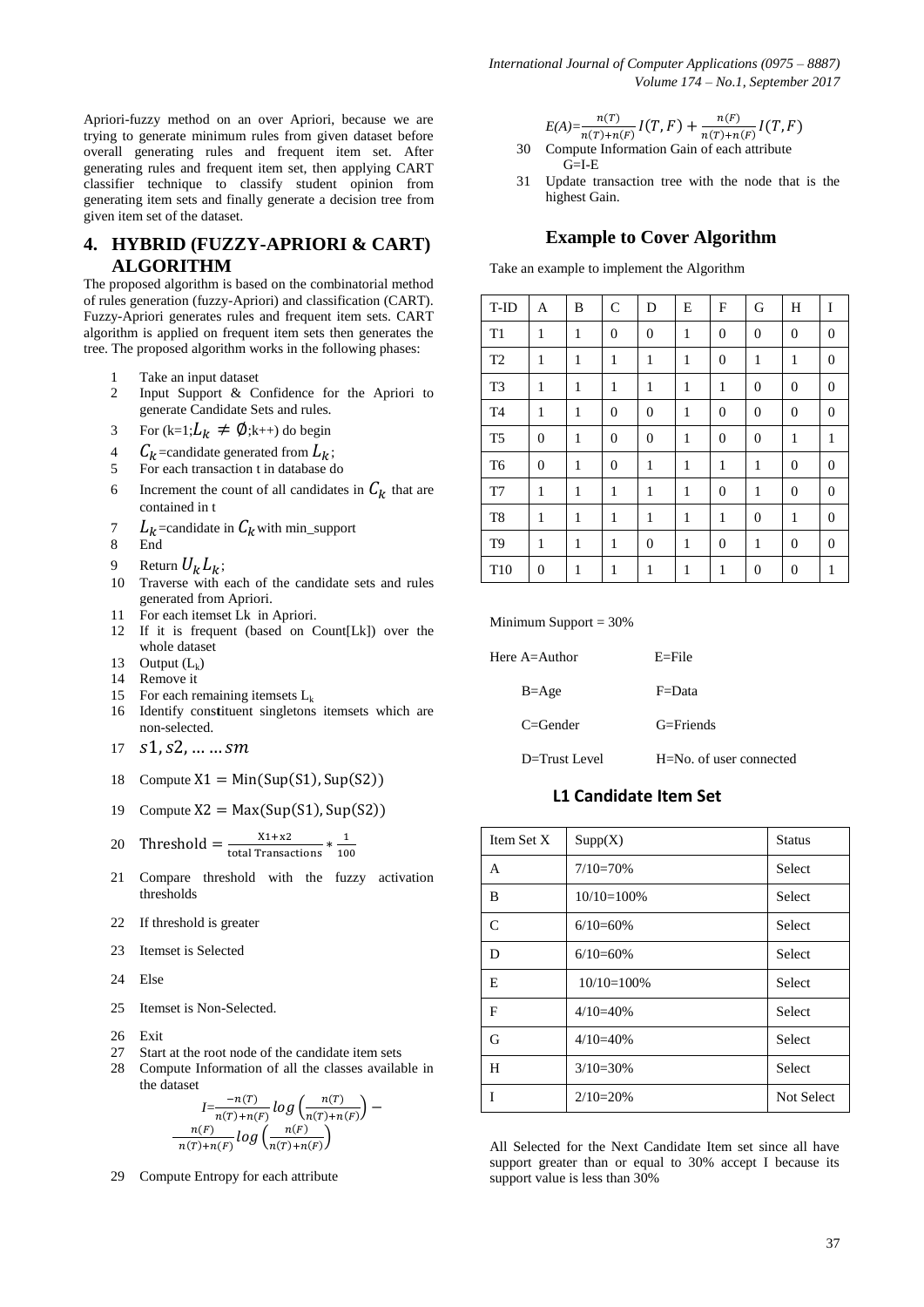# **L2 Candidate Item Set**

| Item Set X             | Supp(X) | <b>Status</b> |
|------------------------|---------|---------------|
| AB                     | 70%     | Select        |
| AC                     | 50%     | Select        |
| AD                     | 40%     | Select        |
| AE                     | 70%     | Select        |
| AF                     | 20%     | Not Select    |
| AG                     | 30%     | Select        |
| $\mathbf{A}\mathbf{H}$ | 20%     | Not Select    |
| BC                     | 60%     | Select        |
| BD                     | 60%     | Select        |
| BE                     | 100%    | Select        |
| $\rm{BF}$              | 40%     | Select        |
| BG                     | 40%     | Select        |
| ВH                     | 30%     | Select        |
| CD                     | 50%     | Select        |
| CE                     | 60%     | Select        |
| $\cal{CF}$             | 30%     | Select        |
| CG                     | 30%     | Select        |
| CН                     | 20%     | Not Select    |
| DE                     | 60%     | Select        |
| DF                     | 40%     | Select        |
| DG                     | 30%     | Select        |
| DH                     | 20%     | Not Select    |
| EF                     | 40%     | Select        |
| EG                     | 40%     | Select        |
| ΕH                     | 30%     | Select        |
| FG                     | 10%     | Not Select    |
| FH                     | 10%     | Not Select    |
| GH                     | 10%     | Not Select    |

This procedure follow up to L6 where Selected item called frequent and Non Selected item called Infrequent item set. Now we will apply Fuzzy-Apriori to make infrequent set to frequent.

Fuzzy Activation Threshold=0.01%

*Threshold*(%)= $\frac{m}{\cdot}$  $\frac{min + max}{total\ transaction} * \frac{1}{10}$  $\mathbf{1}$ 

# **For L2 candidate set**

| Transaction | Threshold (%) | <b>Status</b>     |
|-------------|---------------|-------------------|
| AF          | .11           | <b>Select</b>     |
| AH          | .1            | <b>Select</b>     |
| <b>CH</b>   | .09           | Not Select        |
| DH          | .09           | Not Select        |
| FG          | .08           | Not Select        |
| FH          | .07           | <b>Not Select</b> |
| <b>GH</b>   | .07           | <b>Not Select</b> |

We have to follow this procedure up to L6 data set and check for the Frequent data set.

NO. of repetition time of selected Frequent Item Set

|     |    |    |    | Þ. |    | G  |    |
|-----|----|----|----|----|----|----|----|
| 171 | 65 | 55 | 66 | 72 | 45 | 50 | 49 |

Total set of rule selected=139

**INFORMATION-**

$$
I(T/F) = \frac{-n(T)}{n(T)+n(F)}log\left(\frac{n(T)}{n(T)+n(F)}\right) - \frac{n(F)}{n(T)+n(F)}log\left(\frac{n(F)}{n(T)+n(F)}\right)
$$

T=79, F=60, I(T/F)=0.296

## **ENTROPY**-

$$
\mathrm{E}(\mathrm{A})\!=\!\!\frac{n(T)}{n(T)\!+\!n(F)}I\!\left(T,F\right)\frac{n(F)}{n(T)\!+\!n(F)}I\!\left(T,F\right)
$$

 $E(A) = 0.200$  (T=40, F=31)  $E(B) = 0.286$  (T=33, F=32)  $E(C) = 0.290$  (T=30, F=25)  $E(D) = 0.294$  (T=35, F=31)  $E(E) = 0.293$  (T=37, F=35)  $E(F) = 0.170$  (T=24, F=21)  $E(G) = 0.262$  (T=35, F=15)  $E(H) = 0.291$  (T=29, F=20) **GAIN-** $G(A) = I(A) - E(A) = 0.096$  $G(B) = 0.01$  $G(C) = 0.006$  $G(D) = 0.002$  $G(E) = 0.003$  $G(F) = 0.126$  $G(G) = 0.034$  $G(H) = 0.005$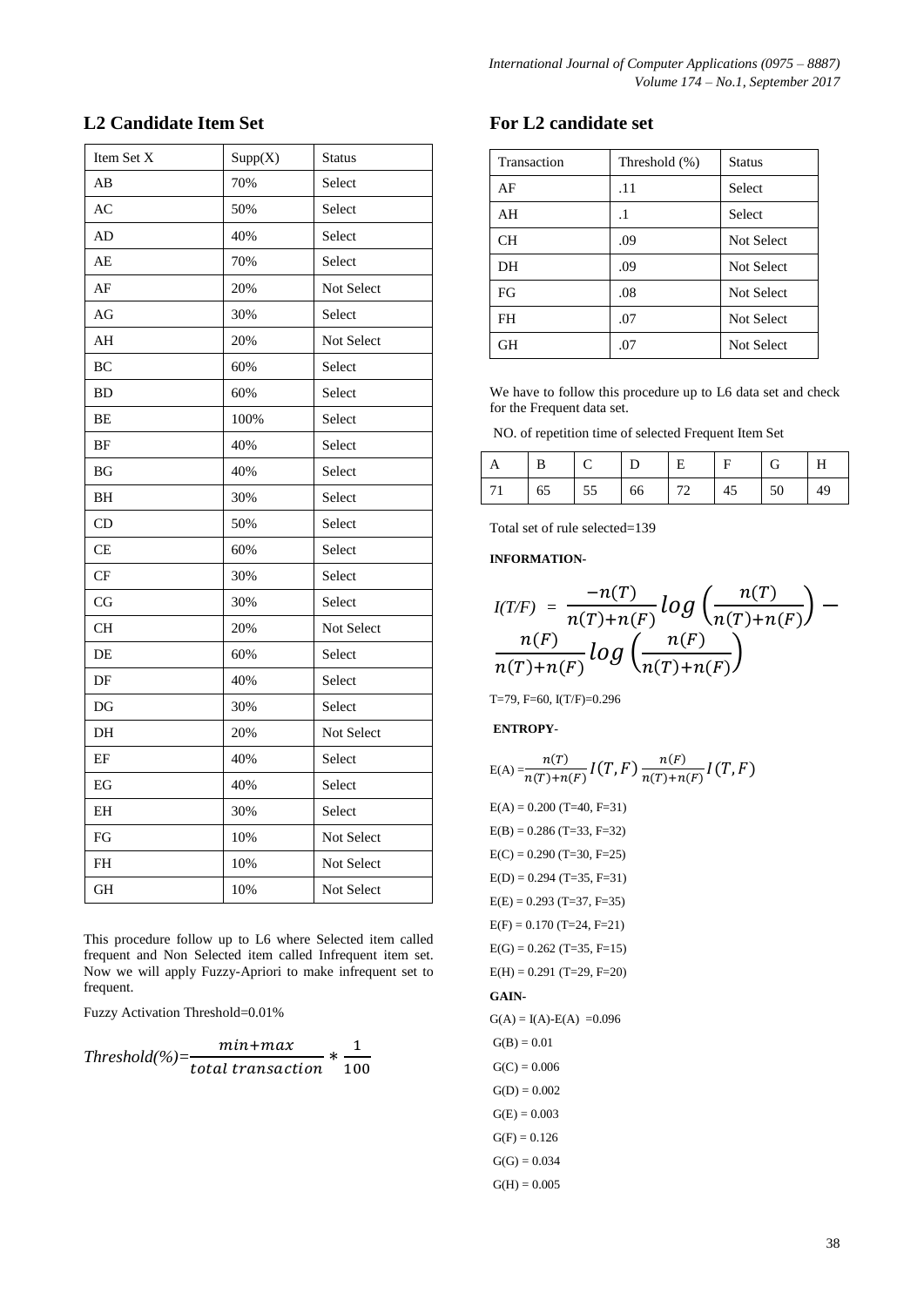Here highest gain of  $G(F) = 0.096$  will be at the root and remaining are on leaf



If a message comes with the following value

| А   |      |       |     | E |                       |       |  |
|-----|------|-------|-----|---|-----------------------|-------|--|
| 0.2 | 0.38 | 10.25 | 0.8 |   | $0.56$   0.19   0.023 | 0.056 |  |

Check F=0.19 compare with decision tree choose right branch.

- 1. Now at right branch G is the root.
- 2. Check G=0.0023 compare with the decision tree choose left branch.
- 3. Now at left branch H is the root.
- 4. Compare H=0.056 compare with the decision tree choose right branch.
- 5. Now at the right branch Decision is taken.
- 6. Hence type of this message will be attack.

Hence we easily conclude from the decision tree that the message type will normal or abnormal. Here from this example we see this message type will be attack or abnormal that's why this message will not considered as a common behaviour of students.

## **5. RESULT ANALYSIS**

**Table 1. Analysis of Accuracy**

|                                        | Accuracy                |                         |
|----------------------------------------|-------------------------|-------------------------|
| <b>Probability</b><br><b>Threshold</b> | <b>Existing</b><br>Work | <b>Proposed</b><br>Work |
| 0.1                                    | 0.6223                  | 0.6837                  |
| 0.2                                    | 0.663                   | 0.712                   |
| 0.3                                    | 0.6879                  | 0.7328                  |
| 0.4                                    | 0.6996                  | 0.752                   |
| 0.5                                    | 0.7019                  | 0.7628                  |
| 0.6                                    | 0.7052                  | 0.793                   |
| 0.7                                    | 0.7064                  | 0.81                    |
| 0.8                                    | 0.706                   | 0.818                   |
| 0.9                                    | 0.7078                  | 0.823                   |
| 1                                      | 0.7088                  | 0.834                   |

|  |  | <b>Table 2. Analysis of Precision</b> |
|--|--|---------------------------------------|
|--|--|---------------------------------------|

|                                        | <b>Precision</b>        |                         |
|----------------------------------------|-------------------------|-------------------------|
| <b>Probability</b><br><b>Threshold</b> | <b>Existing</b><br>Work | <b>Proposed</b><br>Work |
| 0.1                                    | 0.6266                  | 0.6523                  |
| 0.2                                    | 0.6675                  | 0.6819                  |
| 0.3                                    | 0.6934                  | 0.721                   |
| 0.4                                    | 0.7068                  | 0.7384                  |
| 0.5                                    | 0.7091                  | 0.7509                  |
| 0.6                                    | 0.714                   | 0.7712                  |
| 0.7                                    | 0.7152                  | 0.7833                  |
| 0.8                                    | 0.7158                  | 0.7945                  |
| 0.9                                    | 0.7176                  | 0.82                    |
| 1                                      | 0.7199                  | 0.827                   |

#### **Table 3. Analysis of F-Measure**

|                                        | <b>F-Measure</b>     |                      |
|----------------------------------------|----------------------|----------------------|
| <b>Probability</b><br><b>Threshold</b> | <b>Existing Work</b> | <b>Proposed Work</b> |
| 0.1                                    | 0.7099               | 0.7196               |
| 0.2                                    | 0.7214               | 0.7244               |
| 0.3                                    | 0.7262               | 0.7370               |
| 0.4                                    | 0.7260               | 0.7309               |
| 0.5                                    | 0.7189               | 0.7347               |
| 0.6                                    | 0.7172               | 0.7358               |
| 0.7                                    | 0.7153               | 0.7357               |
| 0.8                                    | 0.7135               | 0.7340               |
| 0.9                                    | 0.7138               | 0.7386               |
| 1                                      | 0.7143               | 0.7347               |



**Figure 1. Comparison of Accuracy**